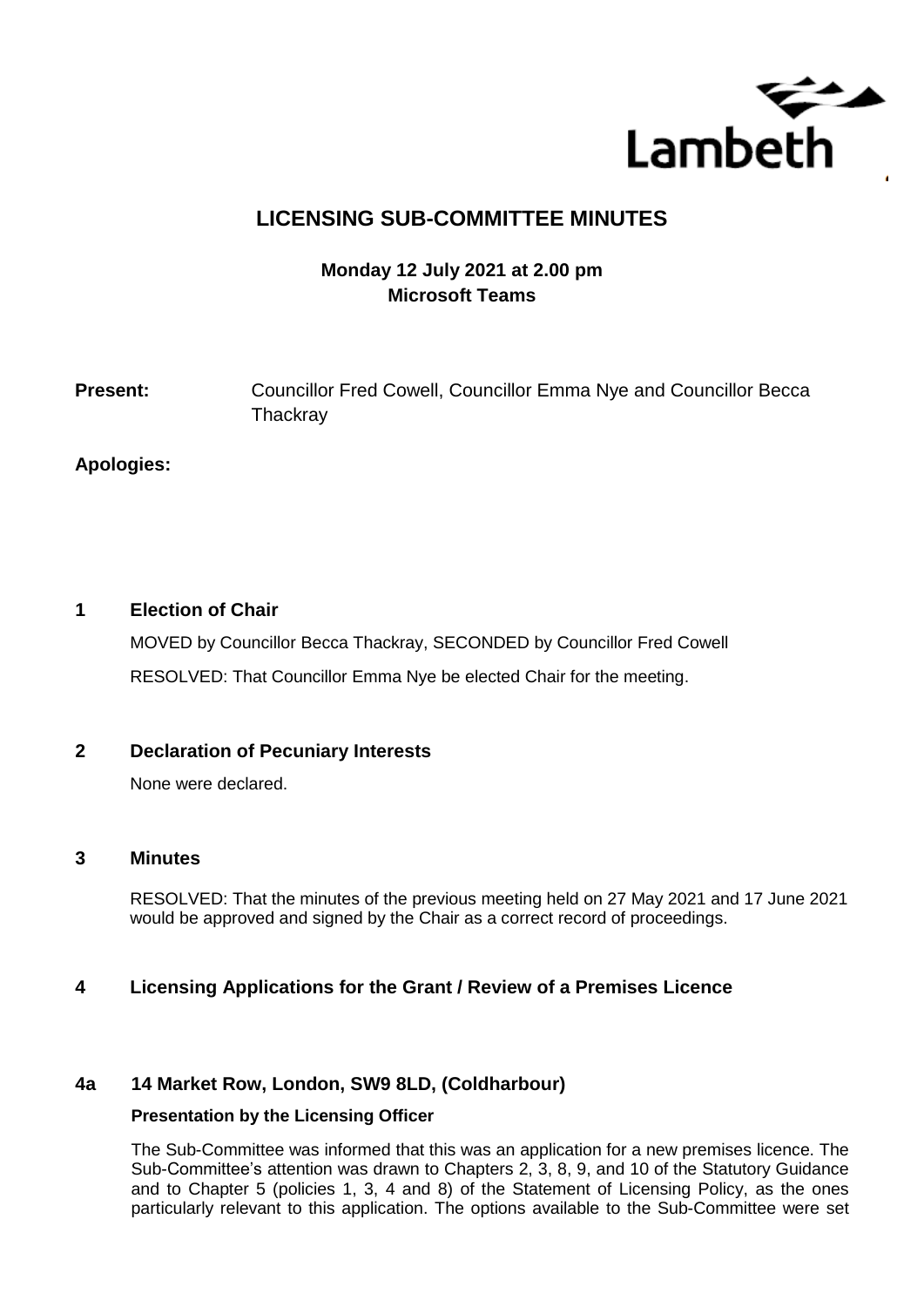out in paragraph 6 of the report on page 30 of the agenda papers.

The Licensing Officer confirmed:

- This was an application for a new premises licence.
- The premises had applied for the sale of alcohol for consumption both on and off the premises between 10:00-23:00 Monday to Sunday.
- Opening times for the premises would be Sunday to Wednesday 10:00 to 23:00 and 10:00 - 23:30 Thursday to Saturday.
- Representations had been received from the licensing authority and one local councillor.

#### **Presentation by the applicant**

Mr Rob Jephcote, representing the applicant, informed the Sub-Committee that:

- The premises would act as small experimental sister unit to the main restaurant and cocktail bar located at Unit 12, First Floor, Market Row for which a separate application had been submitted.
- The premises would be operate like a boutique wine bar and a shop.
- The premises would offer award winning luxury bottle cocktails and have a counter unit with poser tables providing staff the opportunity to educate customers on how the business created unique award winning cocktails.
- Patrons could also try samples of cocktails before purchase.
- The premises would offer alcoholic and non-alcoholic cocktails within the premises and would allow patrons to sit and sip cocktails on one of the tables. There would be no vertical drinking.
- All bottles sold would be gift wrapped in sustainably sourced wrapping paper.
- During the summer months, patrons would be offered traditional frozen Mexican cocktails and passers-by will be given samples in paper cups to consume while they shopped.
- The aim of the business was to operate like a luxury wine bar or wine shop.
- The business had a signature cocktail that had been awarded the UK Cocktail of the Year 2020.
- The business was also home to the seventh best cocktail in the world and this would be a great addition to the market.
- The premises would bring people together in a positive way.

In response to questions from Members, Mr Jephcote informed the Sub-Committee that: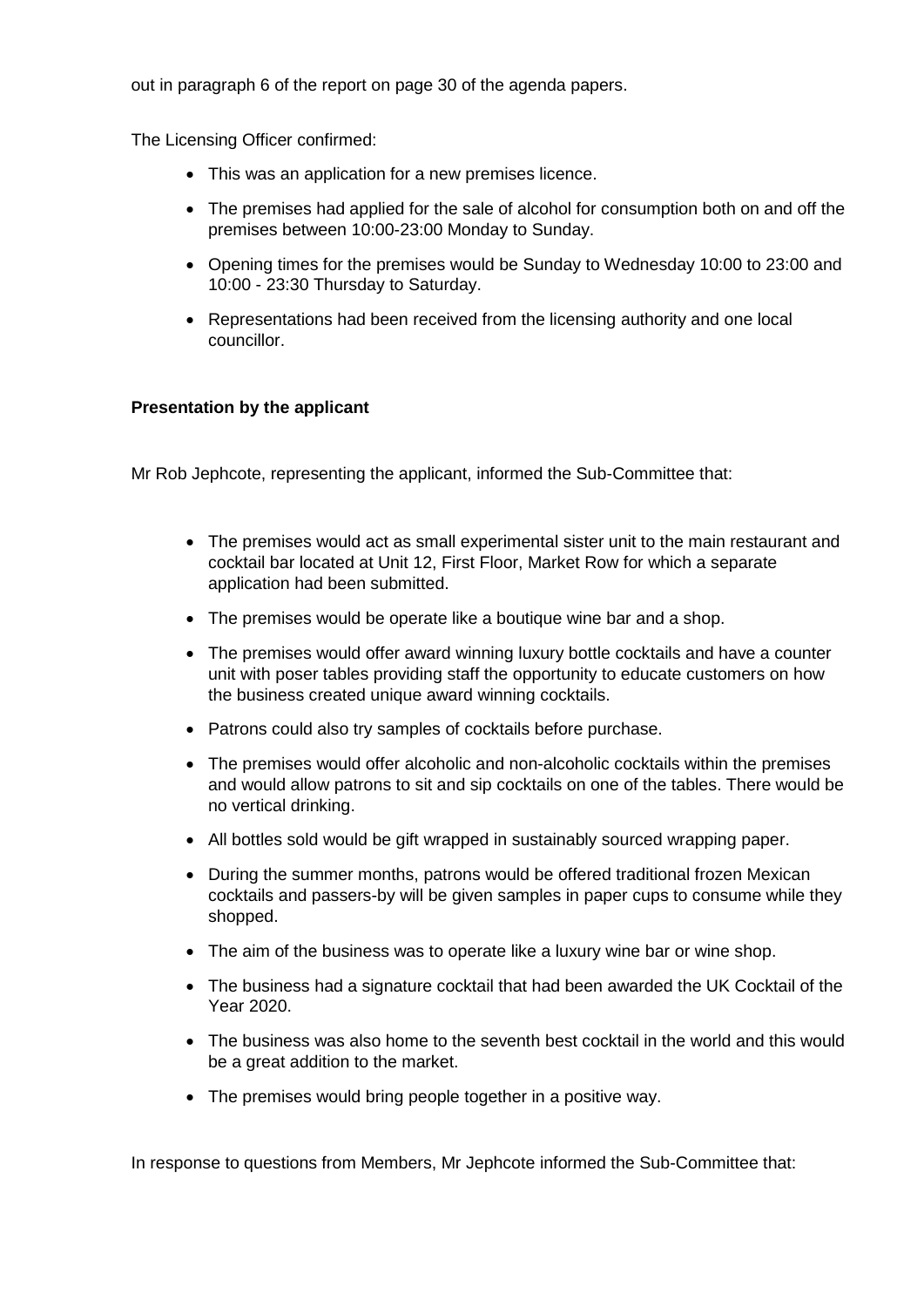- Providing samples for patrons whilst they shopped was something that the applicant would consider retracting.
- The applicant would accept a condition whereby any off-sales of alcohol would be sold in a sealed bottle container, rather than a paper cup.
- Any kind of music played would be very light background music. There would be no live music or entertainment at the premises
- The premises was small and could only seat six people due to its size.
- The adjoining restaurant to the premises could offer snacks to go with the alcohol samples. It was expected that patrons would buy samples of the alcohol before buying a gift box.

#### **Adjournment and Decision**

At 4:06pm, the Sub-Committee withdrew from the meeting together with the Legal Advisor and Clerk to deliberate in private. The Sub-Committee had heard and considered representations from all those who spoke. Legal advice was given to the Sub-Committee on the options open to them and the need for any decision to be proportionate. The Sub- Committee decided grant the application with conditions.

RESOLVED: To grant the application with conditions.

#### **Announcement of Decision**

Members returned to the meeting and the Chair informed those present of the decision to grant the application with conditions.

The Sub-Committee noted that there would be an additional line added to proposed Conditions 23; that no person shall be allowed to leave the premises with an empty or open container of beverage. Any off sales of alcohol should be sold in a sealed bottle.

# **4b Friends of Mine, Ground Floor, 382 Coldharbour Lane, London, SW9 8LF (Coldharbour)**

#### **Presentation by the Licensing Officer**

The Sub-Committee was informed that this was an application for a variation of a premises licence. The Sub-Committee's attention was drawn to Chapters 2, 3, 8, 9, and 10 of the Statutory Guidance and to Chapter 5 (policies 1, 3, 4 and 8) of the Statement of Licensing Policy, as the ones particularly relevant to this application. The options available to the Sub-Committee were set out in paragraph 6 of the report on page 71 of the agenda papers.

The Licensing Officer confirmed:

- This was an application to vary a premises licence so that the premises could operate as a restaurant.
- The application sought to alter the layout of the premises including the addition of the use of the outside area and the rear garden.
- The applicant sought the permission of the sale of alcohol for consumption off the premises by removing condition 12.
- The applicant sought to revise condition 20 so that after an employee left the business, his or her employment documents would be retained at the business' head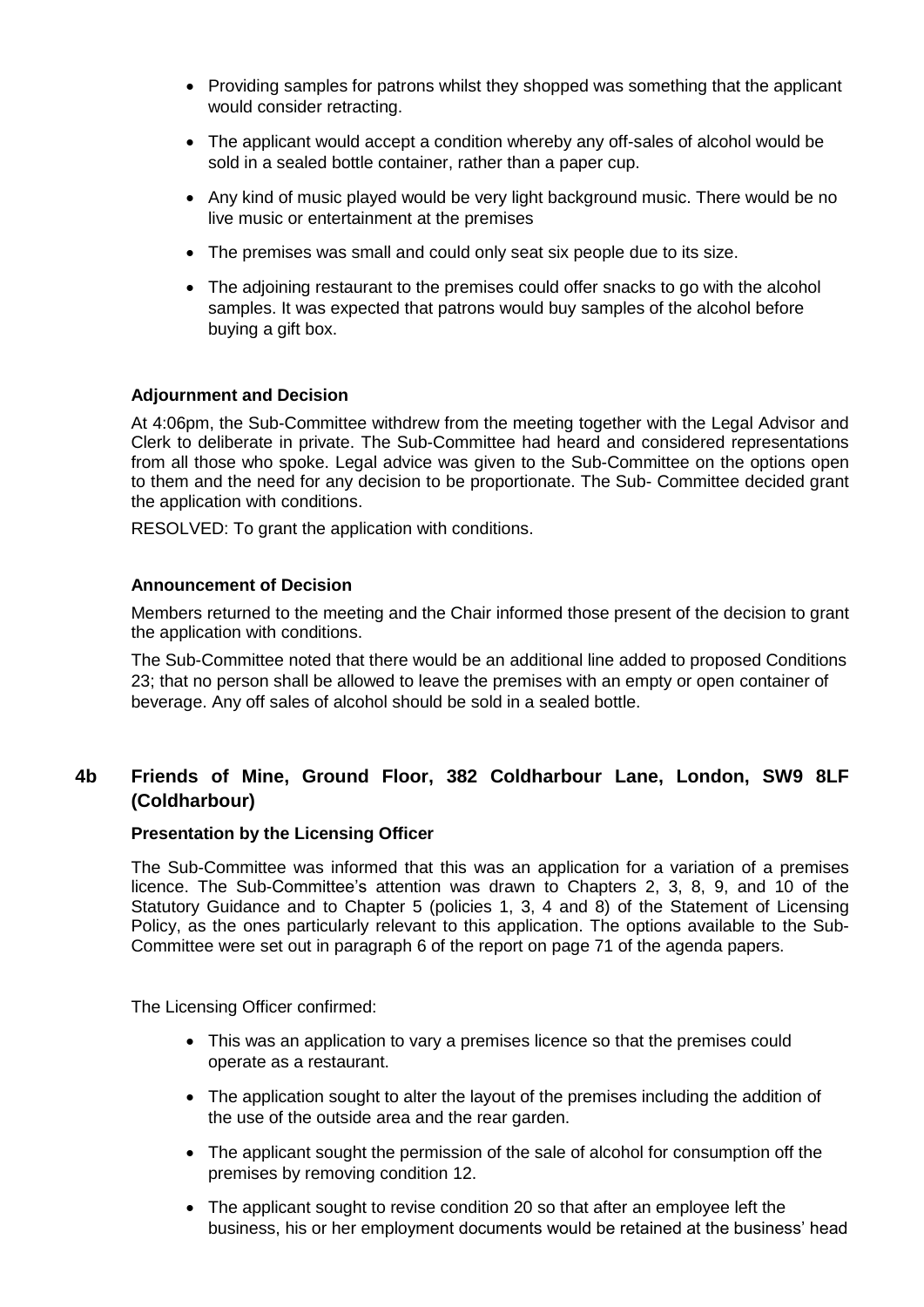office.

- The applicant sought to revise condition 23 regarding the capacity of the premises.
- The applicant sought to revise condition 24 regarding patrons smoking outside the premises.
- The applicant sought late night refreshment until 00:00 Monday-Thursday and until 02:00 Friday and Saturday.
- The applicant sought to extend the sale of alcohol for consumption on and off the premises until 00:00 Monday-Thursday and until 02:00 Friday and Saturday.
- The applicant sought to amend opening hours so the premises would be open Sunday-Thursday 06:00- 00:00 and Friday and Saturday 06:00-02:30.
- Representations had been received from the Licensing Authority, one resident and two businesses.

### **Presentation by the applicant**

Mr Gazmir Metushi and his representative Mr Bobby Holder informed the Sub-Committee that:

- The applicant's business had struggled through the coronavirus crisis.
- The use of the garden area had saved the viability of the business.
- In the past few months, there had not been a single patron sitting inside.
- The only parts of the premises in use were the garden and front tables.
- The premises would add value to the area if the licence was granted.
- The applicant had considered the application carefully and submitted conditions to ensure that the least amount of disturbance could be caused to neighbours.
- The applicant was also aware of the busy area of Coldharbour and had submitted an appropriate application.
- The conditions offered by the applicant were in line with government regulations.
- The applicant was a successful businessman and the conditions offered by the applicant followed government regulations.
- At present, the applicant was operating on new government guidelines and had submitted a planning application.
- The applicant had franchises in Brixton, Herne Hill and other areas of London.
- Premises staff were well trained and since the applicant had taken over, the area had improved and was cleaner.
- The applicant cared about the residents and his business. He tried his best to keep the premises as safe and clean as possible.

In response to questions from Members, Mr Metushi and Mr Holder informed the Sub-Committee that:

• The picture of the outside area as shown on page 115 of the agenda papers would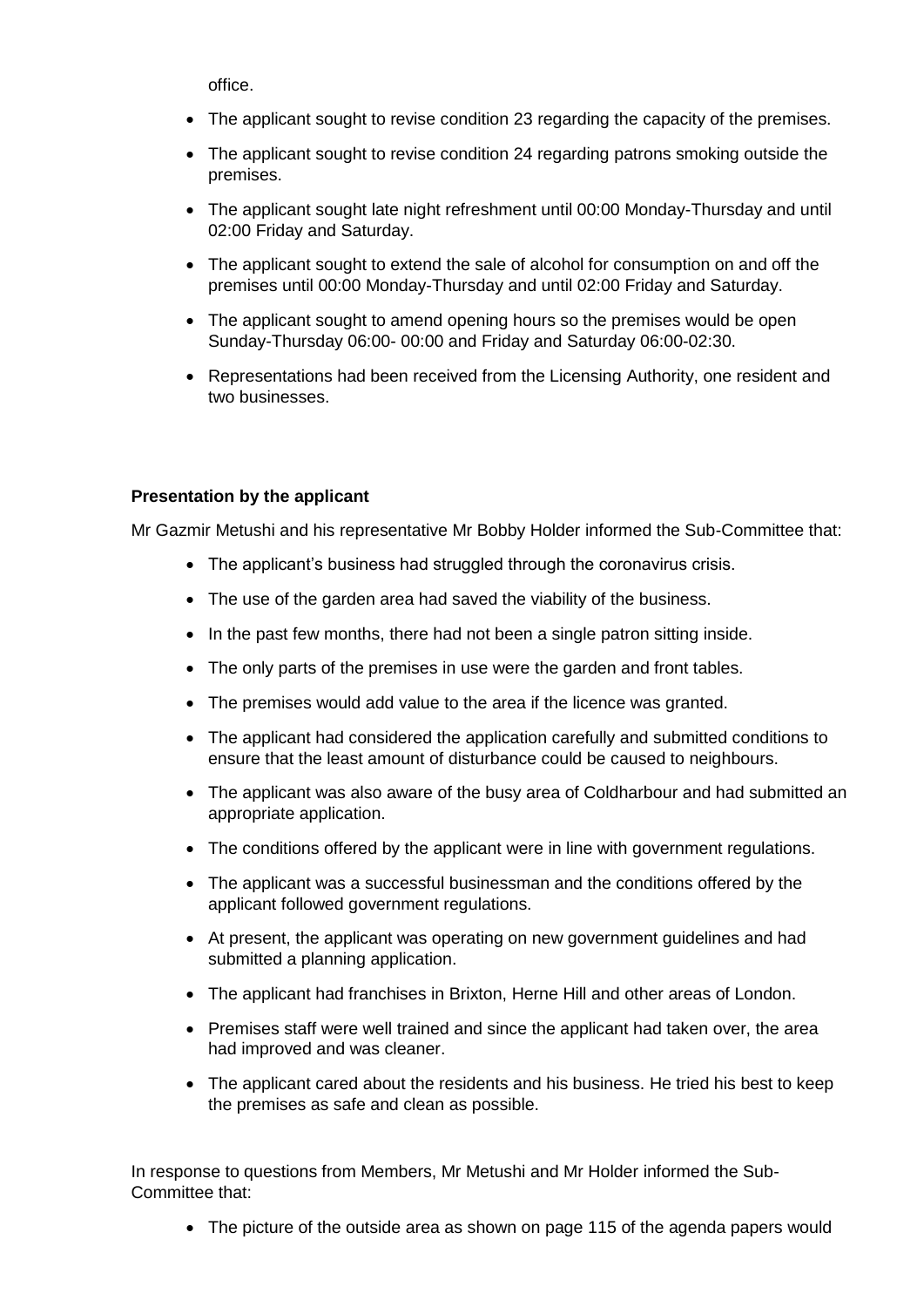be how the premises would remain. The only difference was that alcohol would be served in that area.

- A request to sit at a table of four would mean that a party of four patrons would be separated. Two tables would not be put together.
- There was available seating for 32 people at the back and this was inclusive of social distancing rules.
- Benches could be found on the front of the area.

At this point in the proceedings, the Licensing Officer stated that the use of the outside area at the front was subject to a tables and chairs licence which was not part of the Licensing Act.

In response to further questions from Members, Mr Metushi and Mr Holder informed the Sub-Committee that:

- The applicant intended to be able to serve patrons seated at the front of the premises until 23:00.
- The applicant had not applied for any music based licence and the amount of noise generated at the premises had been measured by the applicant and noise levels at the premises would not be a concern.
- Noise measurements had been taken to ensure that no noise disturbance would be caused to residents. The premises would occupy a smoking policy and no drinks were to be taken out to the front of the premises.
- Bottles of wine would be sold as part of the off-licence. The premises would also sell other products such as cheeses, meats and olives. The wine would be sold with food only, except in cases of sales of alcohol for consumption off the premises.
- Whenever the premises was open past 00:00, the business would employ SIA staff. At times when the business was not busy, the premises would close early. Some days would be busier than other days and there would be no further entry of patrons to the premises after 23:00 between Monday to Thursday.
- The applicant would agree to a condition whereby no entry to additional patrons would be allowed after 00:30 on Friday and Saturday.
- The wine that would be sold as part of the off-licence would be sold with closed vessels.
- The applicant had made an effort to consult neighbouring residents and had a good relationship with residents in general. If residents were concerned with the business in any way or had issues regarding noise, then the applicant would be happy to assist residents in helping alleviate concerns.
- The applicant had not yet engaged with the Sleepless In Brixton campaign, but did attend various licensing-based meetings including Pubwatch, which would be restarting after 19 July 2021.
- In relation to the revision of condition 23, the legal number for the maximum amount of persons at the premises was 62.
- No smokers would be allowed in the back area of the premises after 23:00. All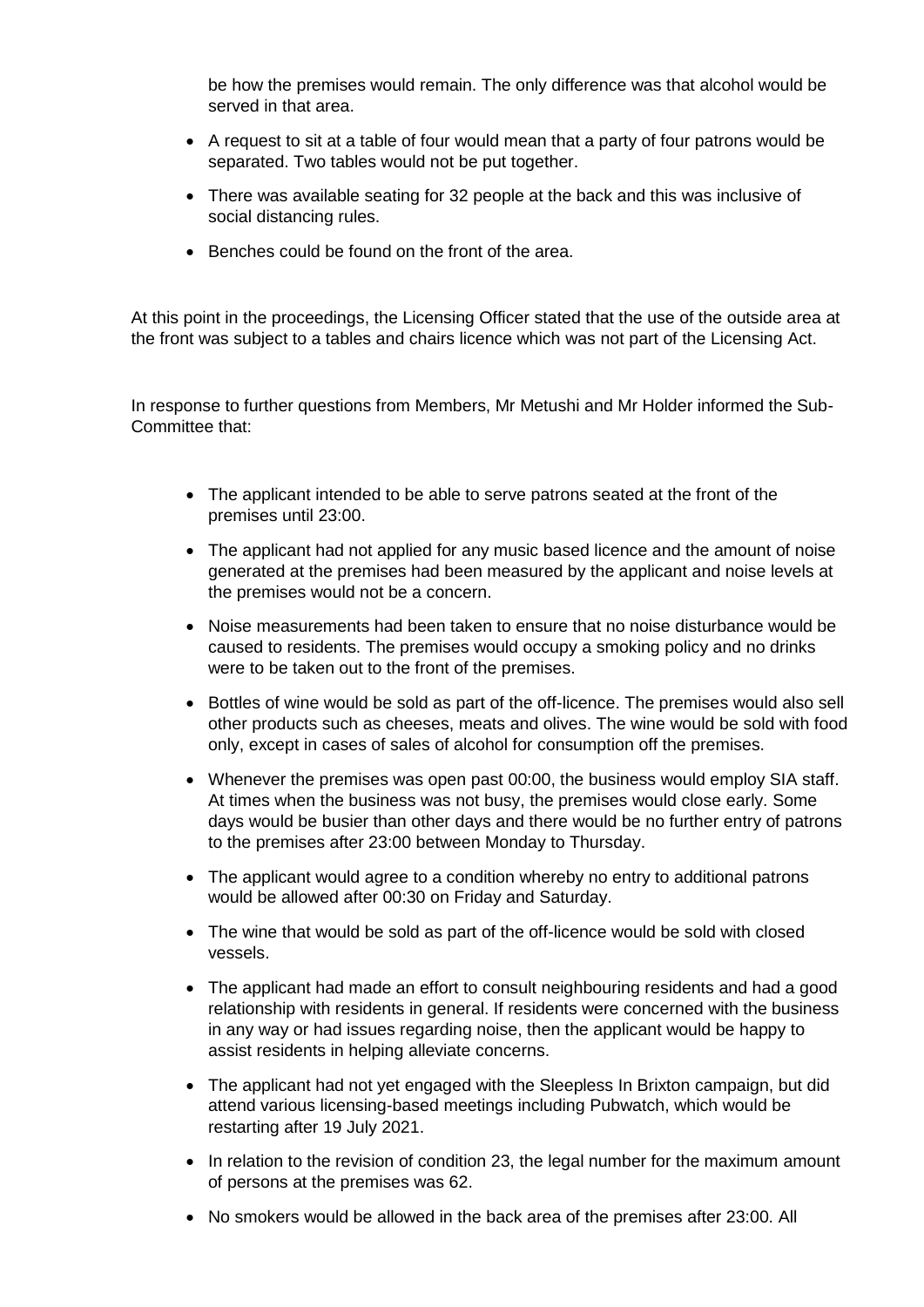smokers would be limited to smoking in front of the building and no alcohol was to be served in the outside area after 23:00.

The amount of smokers that would be allowed in the outside space would be limited.

At this point in the proceedings, the Licensing Officer stated that the smoking area appeared to be covered with patched roofing, if this smoking area was enclosed by more than 50%, then the law would prohibit smoking in that area. The area was enclosed on two sides making it difficult to see how smoking could be allowed in such an area.

In response to further questions from Members, Mr Metushi and Mr Holder informed the Sub-Committee that:

- There would be no smoking in the outside space in the back area after 23:00.
- The applicant would follow legal regulations relating to smoking.
- The condition on page 125 of the agenda papers concerning the installation of a comprehensive CCTV system had already been installed.
- The addition of the extra hour would allow the business to be more competitive with Brixton Village and Pop Brixton and other premises that had access to open space. This is why the applicant was happy to have a condition whereby there was no entry to additional patrons after 23:00 on Monday to Thursday as people would already be seated at tables. On Friday and Saturday, patrons often came out a little later.
- The hours applied for on Friday and Saturday was essential to the business plan and there were other premises had the option to stay open until very late.
- The late hours would be used whenever it suited the business model. The applicant did not feel that the premises would be busy on Monday nights for example.
- The applicant was happy to not allow any new patrons into the premises after 23:00 between Monday to Thursday and after 01:00 on Friday and Saturday.
- The premises was generally known for being a café, but being open for late hours allowed the perception of the premises to change more to being an eatery.
- In one month, the premises was likely to stay open until 02:00 between 5 to 6 times.
- It often took about two weeks to ensure that the premises staff were fully trained and the applicant would be present at the premises to guide them to ensure that no rules were broken.
- That would be four to five staff members at the premises and an SIA staff member would be placed at the front of the premises whenever the premises was open after midnight on Friday and Saturday evenings.
- The applicant was happy to agree to a condition whereby SIA staff could be present after 23:30.

#### **Presentation by interested parties**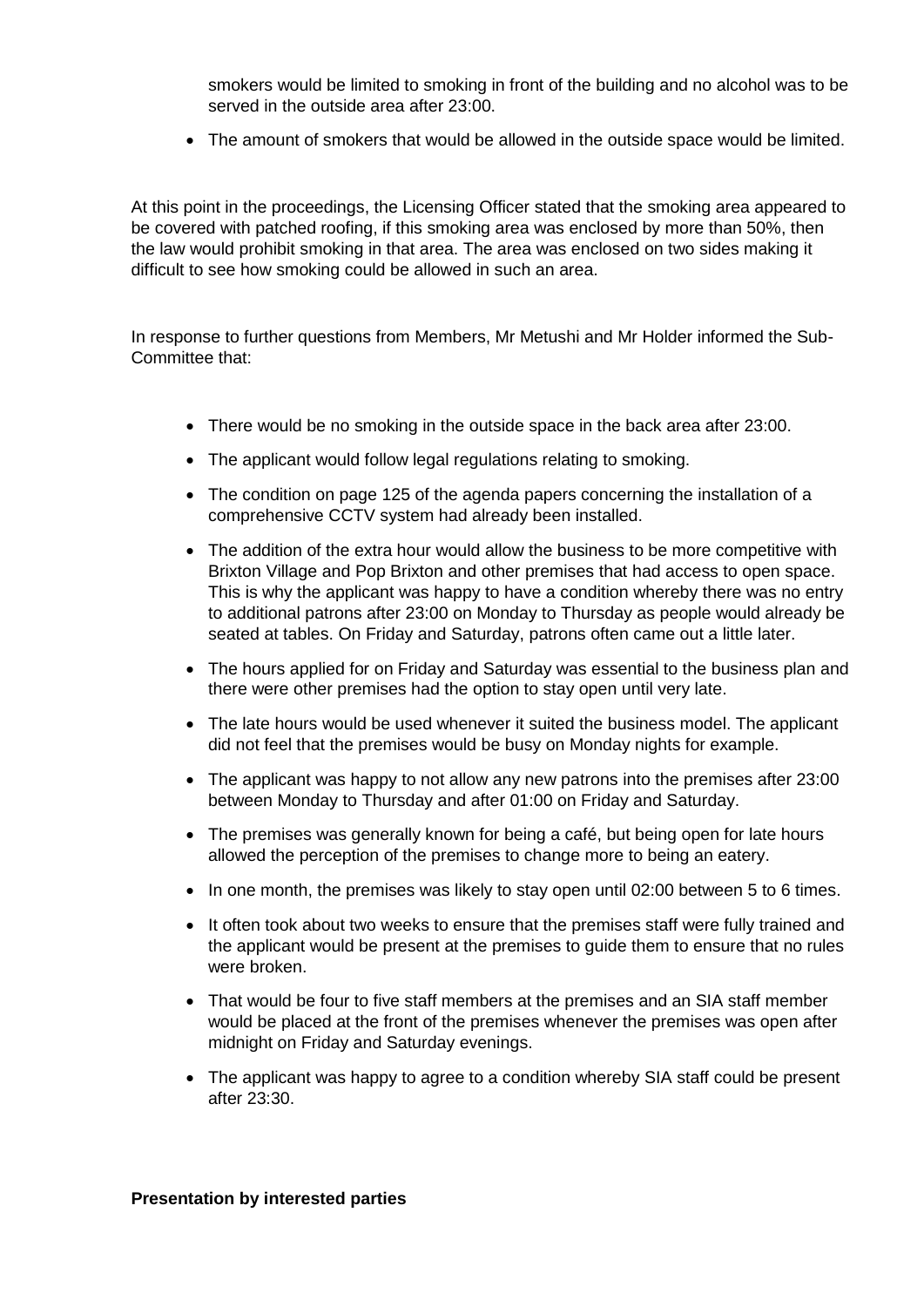- She was concerned with the applicant's representation.
- The premises had only obtained a licence since January 2020 and had to cease trading shortly after government regulations had been put in place due to the coronavirus crisis.
- She could not see how the applicant would be able to uphold the licensing objectives.
- The applicant was looking to increase the operating hours of the premises.
- The conditions proposed on pages 155 to 156 of the agenda papers were different to the conditions that would normally be proposed for a restaurant. For example, it was not clear why the premises would need SIA staff, condition 7 for crowd management was more often a condition that would be placed at a bar or club, condition 12 concerning the use of a clicker device was also more appropriate for a bar or club, condition 17 regarding patrons being served from the hatch did not make sense as the applicant was seeking to operate the premises until 02:00 in any case.
- There were concerns regarding the plans that had been proposed on page 146 within the papers as this appeared to demonstrate a significant reduction in the size of the premises. The bar appeared to have increased by more than 50% of its original size and the internal capacity of the premises appeared to be able to accommodate fewer people, whilst the licensed area had been extended to include the rear of the premises.
- It's not clear how the premises would be able to accommodate approximately 60 people safely.
- There was a condition that the garden area would not be used after 23:00. However, it was not possible to gain access to the toilets without bypassing the garden area.
- The proposed smoking area did not appear to meet government legislation.
- The outside area which displayed two tables and four chairs was part of the public highway and would therefore need a tables and chairs licence.
- A condition could be imposed to say that the use of any tables and chairs at the front of the premises would be subject to an appropriate licence to ensure that there was a suitable amount of patrons sat at the front of the premises. The front of the premises was located in a busy highway and the terminal hour for it to use should be between 21:30 – 22:00.
- The Licensing team had not received a noise monitoring report from the applicant and there was concern regarding the extension of licensing activity to include both outside areas of the premises.
- There was concern regarding the hours that the applicant had applied for and the amount of patrons that could actually fit into the premises.
- The fire risk assessment would have been based upon the skeleton structure of the building and would need to be reassessed by the appropriate authority.
- It was not clear how the premises would be able to accommodate more than 30 individuals in the outside area located at the back of the premises.

.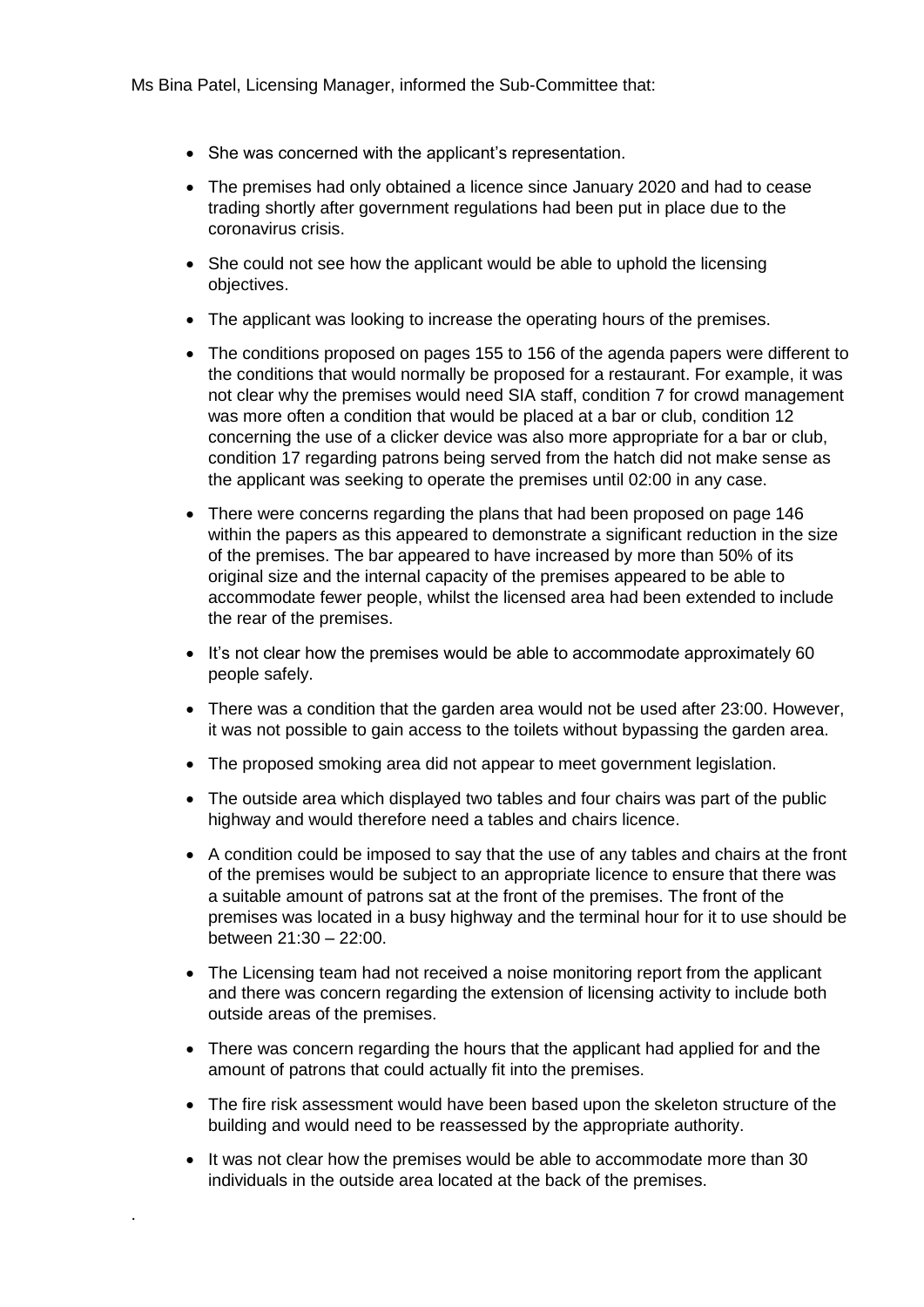Mr Alan Mato, resident, informed the Sub-Committee that:

- He was representing himself and Mr Glen Edwards, a resident of 15 years who lived next door to the premises.
- The premises had initially operated as a cafe but was now seeking to operate a more substantive licence.
- As a resident, Mr Edwards had faced some issues with other licensed premises in the area.
- The Brixton Society had noted the saturation zone in Clapham High Street and would feel that the needs of the residents were not being heard in Coldharbour.
- The applicant had not held an open dialogue with residents and many of the plans that had been introduced would affect residents living directly above the premises.
- There was concern regarding fire safety. The sheet of plastic and thatching in the smoking area was a fire risk to Mr Edwards' property.
- There was a major concern regarding soundproofing. It was possible to hear the commotion emanating from the premises. The premises had accommodated up to 30 people and for an individual who used his home as an office, there was constant background noise and during the summer months, it was important to be able to keep the window open.
- The smell of food would travel into people's homes.
- Deliveries would arrive early into the premises and this would wake Mr Edwards and other neighbours.
- All individuals deserved their right to private amenity. The high capacity allowance and drinking in the outside areas of the premises would take away the right to privacy in a very busy area.
- The premises was no longer operating as a restaurant as the outside space was very large. The outside area of the premises had become like an outside pub for young people.
- Loitering had increased in the outside space and other issues would be created such as public urination and waste.
- There would be a greater potential for crime.
- There should be security in place with a definitive plan to prevent issues such as loitering.
- An acoustic report regarding the premises should be submitted.
- The terminal hour for licensable activity should not be later than 21:00. The area was also a residential area.
- It was important that the residents' needs were considered. Mr Edwards was considering moving away from the area if the application was granted.
- Mr Edwards was a nice person and was open to dialogue, but he felt that the licence premises in the area was too much for him to bear.
- There were serious concerns regarding the use of the rear garden for purposes it would be used for.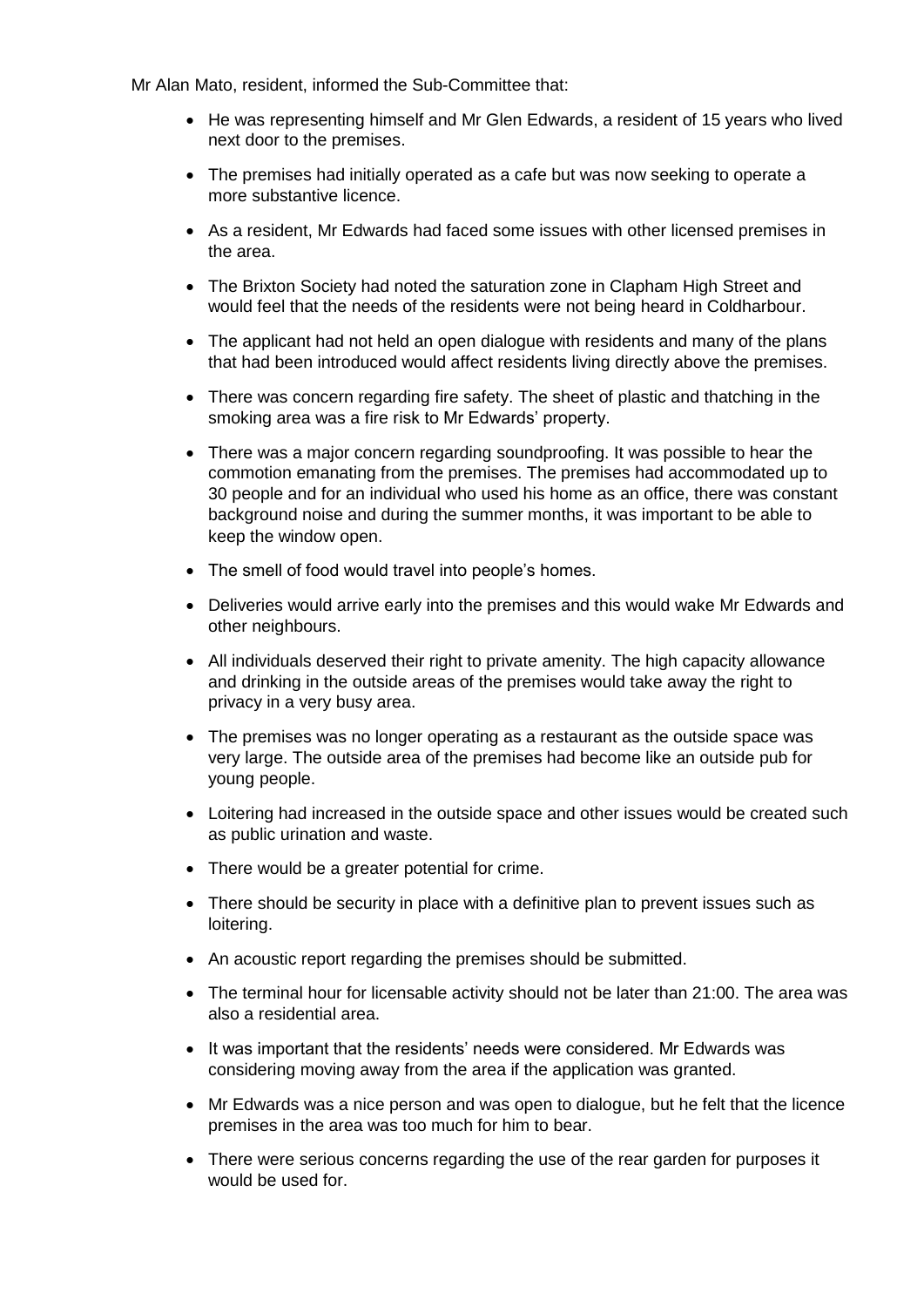In response to questions from Members Mr Mato informed the Sub-Committee that:

- Residents had not been made aware of the application and the required blue notice had been removed from the area.
- A witness had seen the notice removed by a member of staff working at the premises.

The applicant was required to address matters arising. In response to questions from Members, Mr Metushi and Mr Holder informed the Sub-Committee that:

- The required notice for the application had been put up for 28 days.
- The notice had been put up at the nearest spot where residents could see it and had been laminated. An advert had also been released in the local newspaper and residents were aware of the application.
- Those living above the premises had been consulted and a strong attempt had been made to have a dialogue with the residents.
- Notices had not been removed by premises staff. In general, premises staff did not do this and the applicant was happy to communicate with all the residents including Mr Edwards, who was a difficult person to contact at times.

At this point in the proceedings, the Licensing Officer stated that he had explained to the applicant that he had been made aware by the applicant that the required notice had been taken down and so he explained to the applicant that in the event that the required notice was taken down, it would have to be replaced. The Licensing Officer had also checked on 28 May 2021, two days before the end of the 28 day period and the notice was still up where it had been originally placed.

In response to further questions from Members, Mr Metushi and Mr Holder informed the Sub-Committee that:

- Residents generally had no complaints regarding the application.
- Due to the current laws, it was possible to sell alcohol in the garden space.
- The applicant personally spoke to residents every day and informed them that they could contact him if at any point they were unhappy about anything.
- The premises could be described as an eatery and a dining restaurant.
- Generally, office workers visited the premises in the morning and during lunch and in the evening it was families and young people who would visit.
- The applicant wanted to appeal to all demographics and had policies in place in case there were issues that needed to be dealt with. SIA security was in place to ensure that patrons would be safe.
- The premises was likely to attract people in their thirties. There would be no parties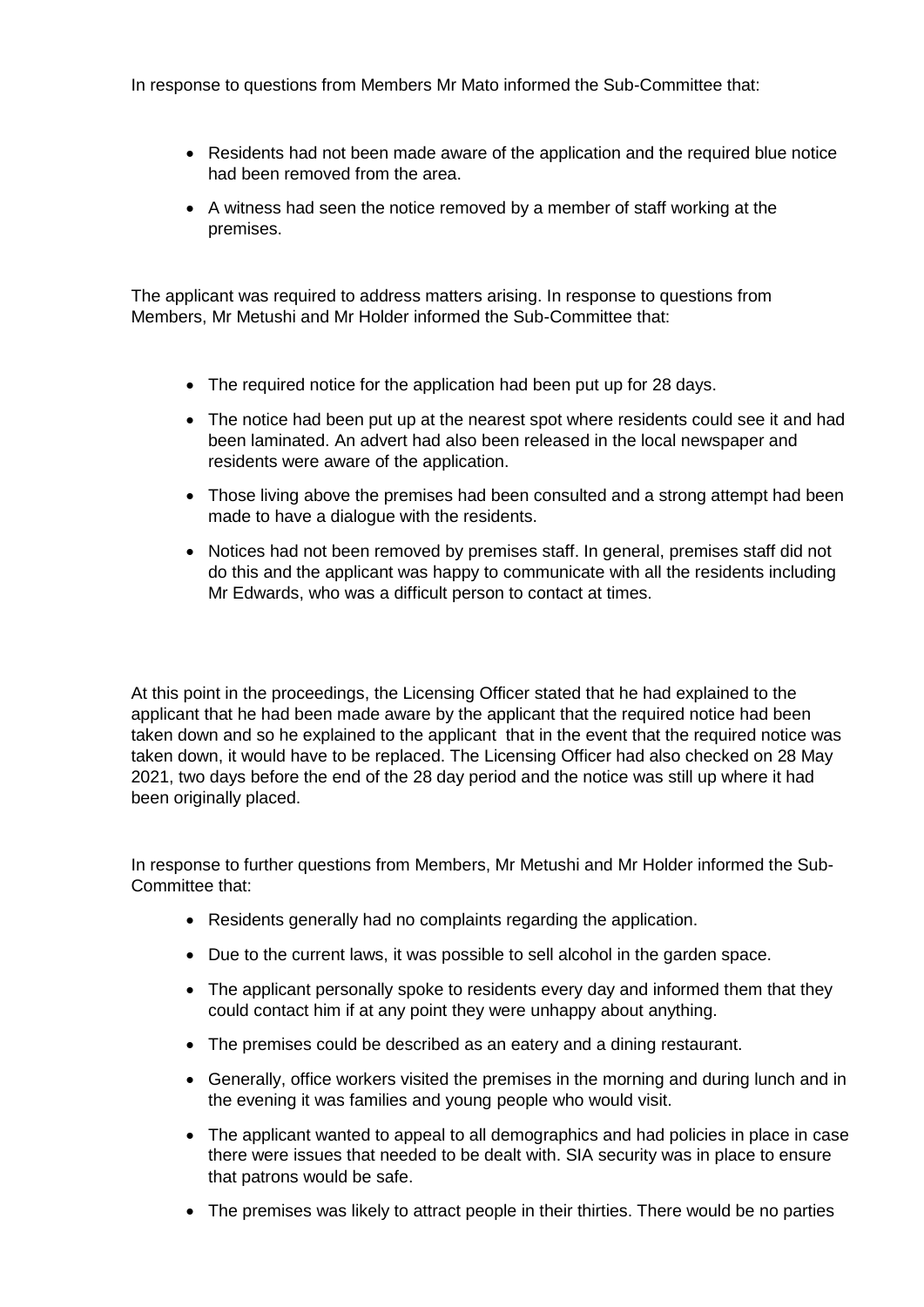or music. The premises would be focused on good food, good wine and a delivery service.

- The applicant would not be able to reduce the terminal hour for of the use of the garden to 20:30, but could reduce the terminal hour to 22:00. However, this would be difficult for the business.
- The application was careful to take into consideration issues surrounding the coronavirus crisis, smoking and any potential disturbance.
- The premises would focus on the quality of food and the quality of service. Other licensed premises in the area had considerably larger capacities and could hold anything between 300 to 500 people.
- The premises could hold 60 people at maximum capacity and it was unlikely to reach this amount on any given day.

#### **Adjournment and Decision**

At 3:41pm, the Sub-Committee withdrew from the meeting together with the Legal Advisor and Clerk to deliberate in private. The Sub-Committee had heard and considered representations from all those who spoke. Legal advice was given to the Sub-Committee on the options open to them and the need for any decision to be proportionate. The Sub- Committee decided grant the application with conditions and amendments.

RESOLVED: To grant the application with conditions and amendments.

#### **Announcement of Decision**

Members returned to the meeting and the Chair informed those present of the decision to grant the application with conditions and amendments.

The Sub-Committee had considered the evidence and decided that the premises would operate until 00:00 Monday to Thursday and until 01:00 on Friday and Saturday. No additional patrons would be allowed into the premises after 23:30 on Friday or Saturday. SIA security would be present after 23:00 Monday to Thursday and after 00:00 on Friday and Saturday (if the premises stayed open). Alcohol would not be served later than 21:00 in the garden area. If the applicant was able to demonstrate that they could meet the licensing objectives with the licence that had been granted, then the applicant could apply for a variation application. Full written reasons would follow in due course.

# **5 Consideration of Objections to Temporary Event Notices**

# **5a Arch 25, Handel Business Centre, 73 Bondway, SW8 1SQ (Oval)**

This item was withdrawn from the agenda.

The meeting ended at 4:01pm.